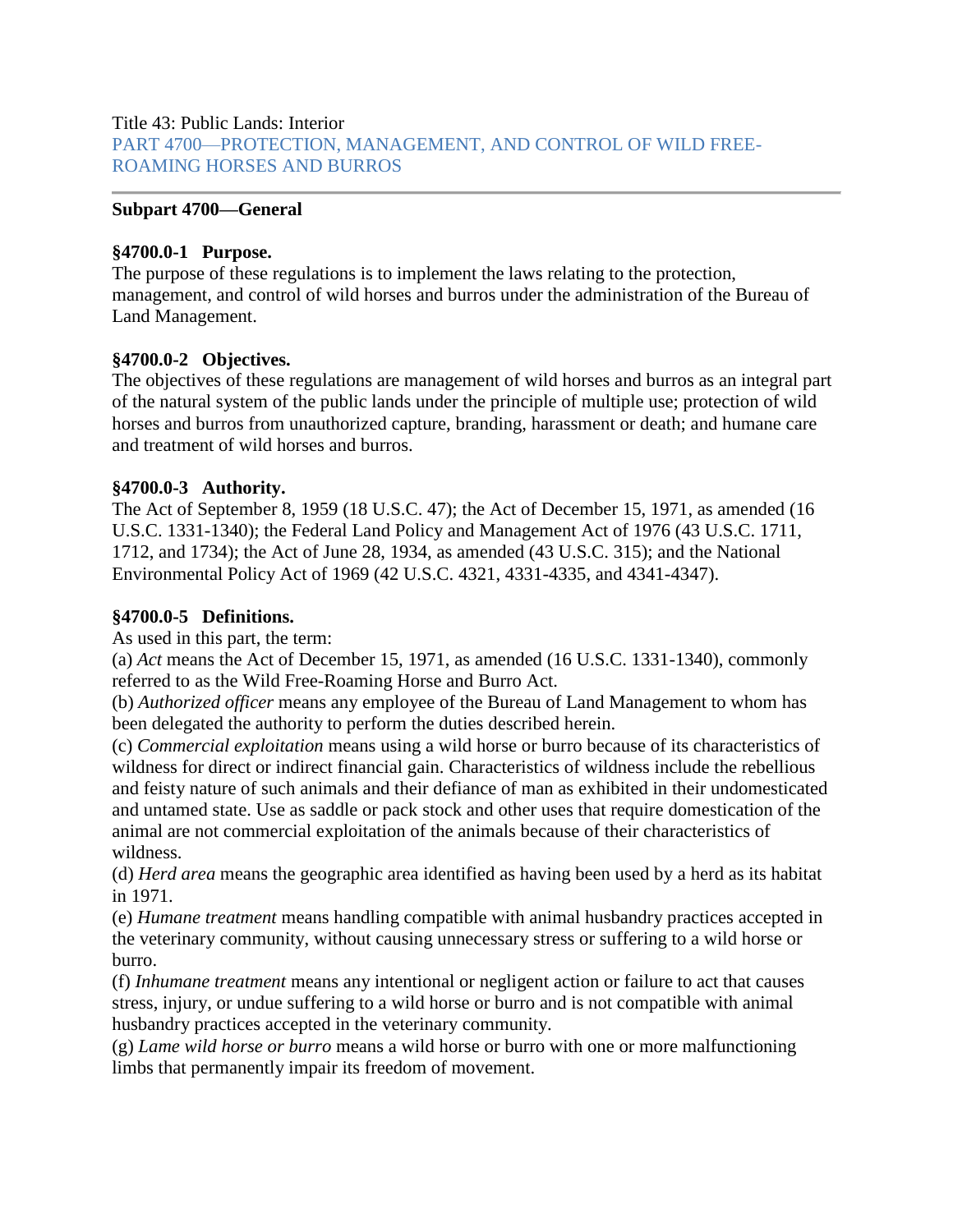(h) *Old wild horse or burro* means a wild horse or burro characterized because of age by its physical deterioration and inability to fend for itself, suffering, or closeness to death.

(i) *Private maintenance* means the provision of proper care and humane treatment to excess wild horses and burros by qualified individuals under the terms and conditions specified in a Private Maintenance and Care Agreement.

(j) *Public lands* means any lands or interests in lands administered by the Secretary of the Interior through the Bureau of Land Management.

(k) *Sick wild horse or burro* means a wild horse or burro with failing health, infirmity or disease from which there is little chance of recovery.

(l) *Wild horses and burros* means all unbranded and unclaimed horses and burros that use public lands as all or part of their habitat, that have been removed from these lands by the authorized officer, or that have been born of wild horses or burros in authorized BLM facilities, but have not lost their status under section 3 of the Act. Foals born to a wild horse or burro after approval of a Private Maintenance and Care Agreement are not wild horses or burros. Such foals are the property of the adopter of the parent mare or jenny. Where it appears in this part the term *wild horses and burros* is deemed to include the term *free-roaming.*

[51 FR 7414, Mar. 3, 1986, as amended at 59 FR 28275, June 1, 1994]

## **§4700.0-6 Policy.**

(a) Wild horses and burros shall be managed as self-sustaining populations of healthy animals in balance with other uses and the productive capacity of their habitat.

(b) Wild horses and burros shall be considered comparably with other resource values in the formulation of land use plans.

(c) Management activities affecting wild horses and burros shall be undertaken with the goal of maintaining free-roaming behavior.

(d) In administering these regulations, the authorized officer shall consult with Federal and State wildlife agencies and all other affected interests, to involve them in planning for and management of wild horses and burros on the public lands.

(e) Healthy excess wild horses and burros for which an adoption demand by qualified individuals exists shall be made available at adoption centers for private maintenance and care.

(f) Fees shall normally be required from qualified individuals adopting excess wild horses and burros to defray part of the costs of the adoption program.

# **§4700.0-9 Collections of information.**

(a) The collections of information contained in this part have been approved by the Office of Management and Budget under 44 U.S.C. 3501 *et seq.* and assigned clearance number 1004- 0042. The information will be used to permit the authorized officer to remove wild horses and burros from private lands and to determine whether an application for adoption of and title to wild horses or burros should be granted. Response is required to obtain benefits under 16 U.S.C. 1333 and 1334.

(b) Public reporting burden for this information is estimated to average 0.1652 hour per response, including the time for reviewing instructions, searching existing data sources, gathering and maintaining the data needed, and completing and reviewing the collection of information. Send comments regarding this burden estimate or any other aspect of this collection of information, including suggestions for reducing the burden, to the Information Collection Clearance Officer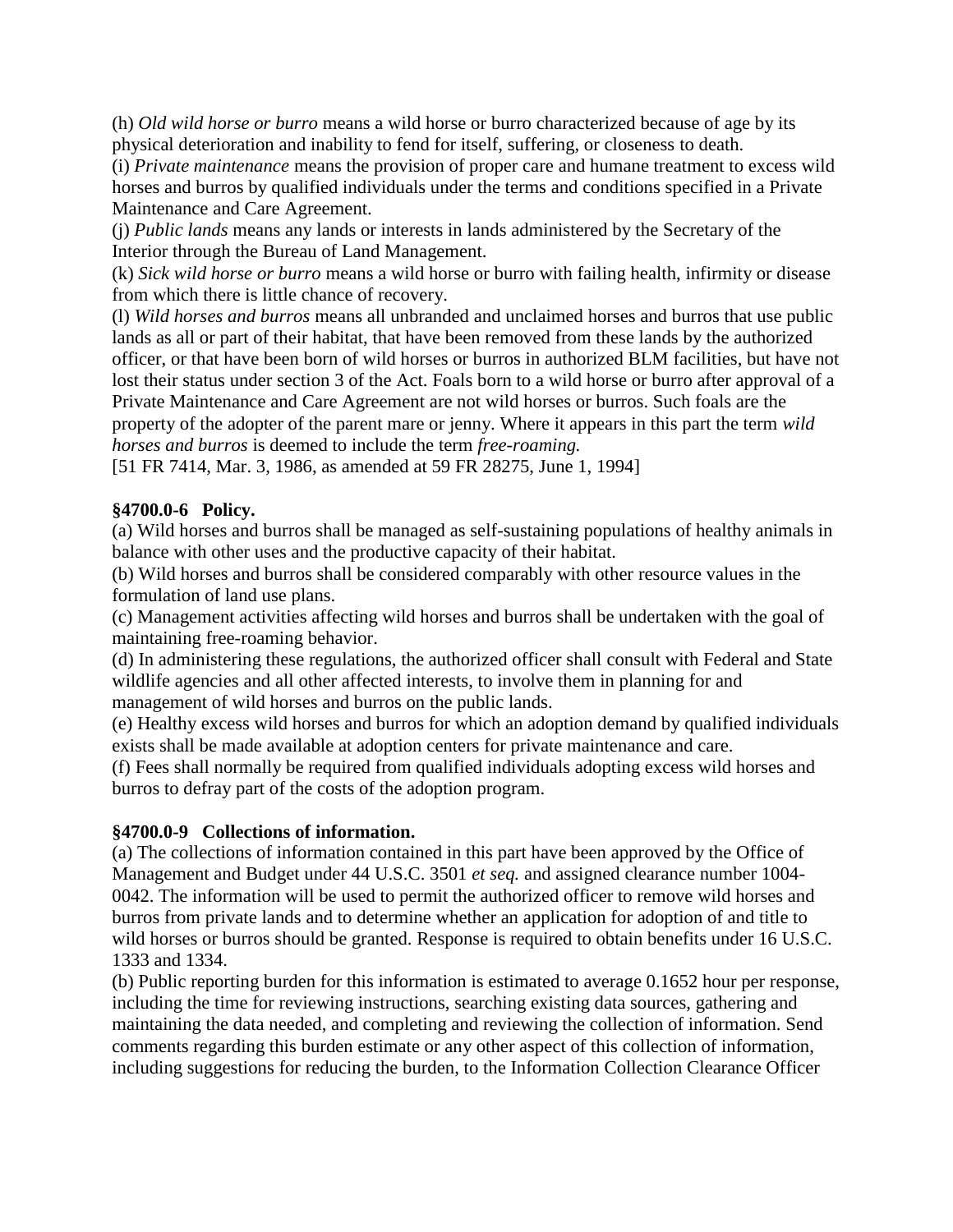(783), Bureau of Land Management, Washington, DC 20240, and the Office of Management and Budget, Paperwork Reduction Project, 1004-0042, Washington, DC 20503. [57 FR 29654, July 6, 1992]

#### **Subpart 4710—Management Considerations**

#### **§4710.1 Land use planning.**

Management activities affecting wild horses and burros, including the establishment of herd management areas, shall be in accordance with approved land use plans prepared pursuant to part 1600 of this title.

## **§4710.2 Inventory and monitoring.**

The authorized officer shall maintain a record of the herd areas that existed in 1971, and a current inventory of the numbers of animals and their areas of use. When herd management areas are established, the authorized officer shall also inventory and monitor herd and habitat characteristics.

#### **§4710.3 Management areas.**

## **§4710.3-1 Herd management areas.**

Herd management areas shall be established for the maintenance of wild horse and burro herds. In delineating each herd management area, the authorized officer shall consider the appropriate management level for the herd, the habitat requirements of the animals, the relationships with other uses of the public and adjacent private lands, and the constraints contained in §4710.4. The authorized officer shall prepare a herd management area plan, which may cover one or more herd management areas.

#### **§4710.3-2 Wild horse and burro ranges.**

Herd management areas may also be designated as wild horse or burro ranges to be managed principally, but not necessarily exclusively, for wild horse or burro herds.

#### **§4710.4 Constraints on management.**

Management of wild horses and burros shall be undertaken with the objective of limiting the animals' distribution to herd areas. Management shall be at the minimum level necessary to attain the objectives identified in approved land use plans and herd management area plans.

# **§4710.5 Closure to livestock grazing.**

(a) If necessary to provide habitat for wild horses or burros, to implement herd management actions, or to protect wild horses or burros, to implement herd management actions, or to protect wild horses or burros from disease, harassment or injury, the authorized officer may close appropriate areas of the public lands to grazing use by all or a particular kind of livestock. (b) All public lands inhabited by wild horses or burros shall be closed to grazing under permit or lease by domestic horses and burros.

(c) Closure may be temporary or permanent. After appropriate public consultation, a Notice of Closure shall be issued to affected and interested parties.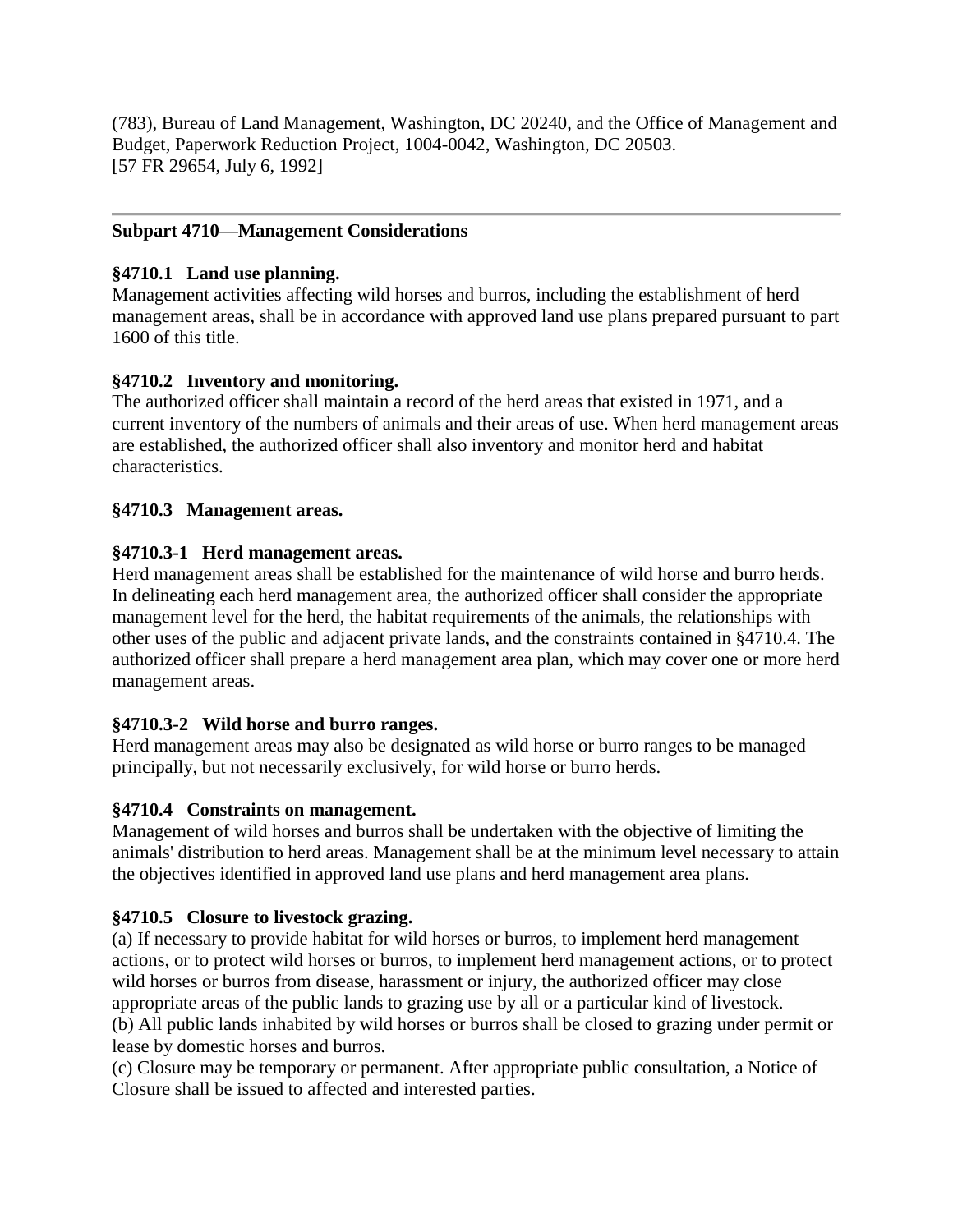§4710.6 Removal of unauthorized livestock in or near areas occupied by wild horses or burros. The authorized officer may establish conditions for the removal of unauthorized livestock from public lands adjacent to or within areas occupied by wild horses or burros to prevent undue harassment of the wild horses or burros. Liability and compensation for damages from unauthorized use shall be determined in accordance with subpart 4150 of this title.

§4710.7 Maintenance of wild horses and burros on privately controlled lands. Individuals controlling lands within areas occupied by wild horses and burros may allow wild horses or burros to use these lands. Individuals who maintain wild free-roaming horses and burros on their land shall notify the authorized officer and shall supply a reasonable estimate of the number of such animals so maintained. Individuals shall not remove or entice will horses or burros from the public lands.

## **Subpart 4720—Removal**

## **§4720.1 Removal of excess animals from public lands.**

Upon examination of current information and a determination by the authorized officer that an excess of wild horses or burros exists, the authorized officer shall remove the excess animals immediately in the following order.

(a) Old, sick, or lame animals shall be destroyed in accordance with subpart 4730 of this title; (b) Additional excess animals for which an adoption demand by qualified individuals exists shall be humanely captured and made available for private maintenance in accordance with subpart 4750 of this title; and

(c) Remaining excess animals for which no adoption demand by qualified individuals exists shall be destroyed in accordance with subpart 4730 of this title.

#### **§4720.2 Removal of strayed or excess animals from private lands.**

#### **§4720.2-1 Removal of strayed animals from private lands.**

Upon written request from the private landowner to any representative of the Bureau of Land Management, the authorized officer shall remove stray wild horses and burros from private lands as soon as practicable. The private landowner may also submit the written request to a Federal marshal, who shall notify the authorized officer. The request shall indicate the numbers of wild horses or burros, the date(s) the animals were on the land, legal description of the private land, and any special conditions that should be considered in the gathering plan.

#### **§4720.2-2 Removal of excess animals from private lands.**

If the authorized officer determines that proper management requires the removal of wild horses and burros from areas that include private lands, the authorized officer shall obtain the written consent of the private owner before entering such lands. Flying aircraft over lands does not constitute entry.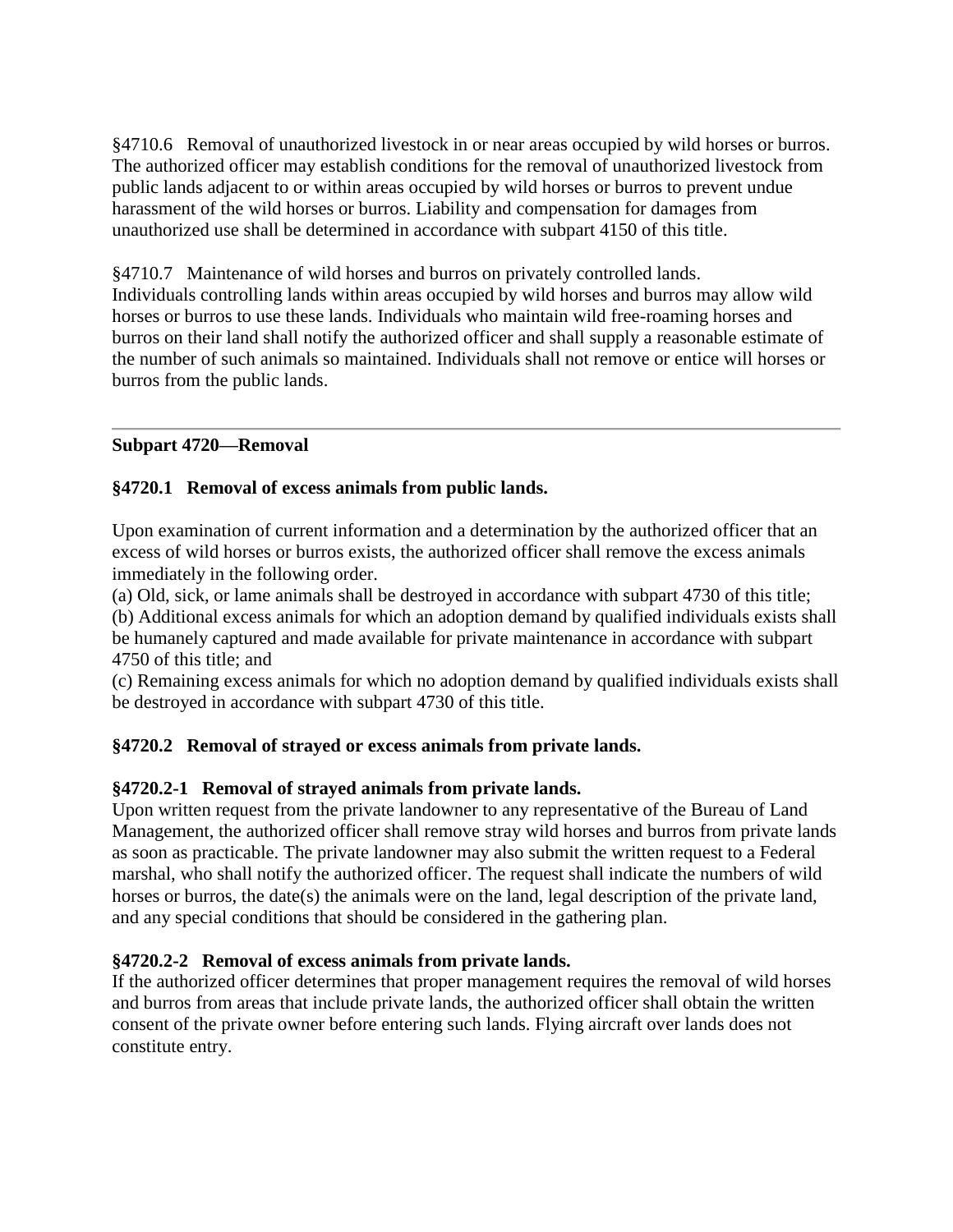#### **Subpart 4730—Destruction of Wild Horses or Burros and Disposal of Remains**

#### **§4730.1 Destruction.**

Except as an act of mercy, no wild horse or burro shall be destroyed without the authorization of the authorized officer. Old, sick, or lame animals shall be destroyed in the most humane manner possible. Excess animals for which adoption demand does not exist shall be destroyed in the most humane and cost efficient manner possible.

#### **§4730.2 Disposal of remains.**

Remains of wild horses or burros that die after capture shall be disposed of in accordance with State or local sanitation laws. No compensation of any kind shall be received by any agency or individual disposing of remains. The products of rendering are not considered remains.

#### **Subpart 4740—Motor Vehicles and Aircraft**

#### **§4740.1 Use of motor vehicles or aircraft.**

(a) Motor vehicles and aircraft may be used by the authorized officer in all phases of the administration of the Act, except that no motor vehicle or aircraft, other than helicopters, shall be used for the purpose of herding or chasing wild horses or burros for capture or destruction. All such use shall be conducted in a humane manner.

(b) Before using helicopters or motor vehicles in the management of wild horses or burros, the authorized officer shall conduct a public hearing in the area where such use is to be made.

#### **§4740.2 Standards for vehicles used for transport of wild horses and burros.**

(a) Use of motor vehicles for transport of wild horses or burros shall be in accordance with appropriate local, State and Federal laws and regulations applicable to the humane transportation of horses and burros, and shall include, but not be limited to, the following standards:

(1) The interior of enclosures shall be free from protrusion that could injure animals;

(2) Equipment shall be in safe conditions and of sufficient strength to withstand the rigors of transportation;

(3) Enclosures shall have ample head room to allow animals to stand normally;

(4) Enclosures for transporting two or more animals shall have partitions to separate them by age and sex as deemed necessary by the authorized officer;

(5) Floors of enclosures shall be covered with nonskid material;

(6) Enclosures shall be adequately ventilated and offer sufficient protection to animals from inclement weather and temperature extremes; and

(7) Unless otherwise approved by the authorized officer, transportation shall be limited in sequence to a maximum of 24 hours followed by a minimum of 5 hours of on-the-ground rest with adequate feed and water.

(b) The authorized officer shall not load wild horses or burros if he/she determines that the vehicle to be used for transporting the wild horses or burros is not satisfactory for that purpose.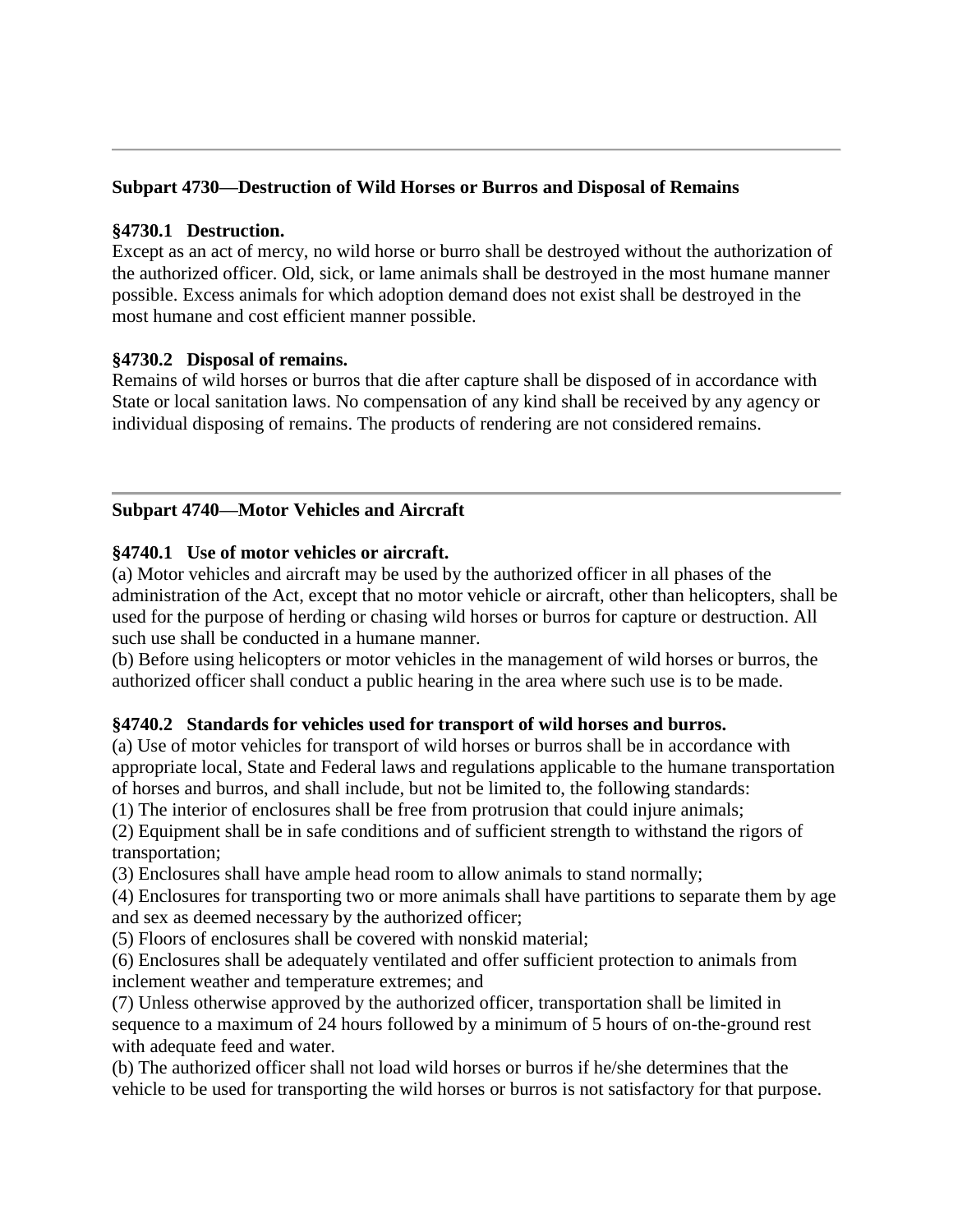#### **Subpart 4750—Private Maintenance**

#### **§4750.1 Private maintenance.**

The authorized officer shall make available for private maintenance all healthy excess wild horses or burros for which an adoption demand by qualified individuals exists.

# **§4750.2 Health, identification, and inspection requirements.**

## **§4750.2-1 Health and identification requirements.**

(a) An individual determined to be qualified by the authorized officer shall verify each excess animal's soundness and good health, determine its age and sex, and administer immunizations, worming compounds, and tests for communicable diseases.

(b) Documentation conforming compliance with State health inspection and immunization requirements for each wild horse or burro shall be provided to each adopter by the authorized officer.

(c) Each animal offered for private maintenance, including orphan and unweaned foals, shall be individually identified by the authorized officer with a permanent freeze mark of alpha numeric symbols on the left side of its neck. The freeze mark identifies the animal as Federal property subject to the provisions of the Act and these regulations by a patented symbol, the animal's year of birth, and its individual identification number. The authorized officer shall record the freeze mark on the documentation of health and immunizations. For purposes of this subpart, a freeze mark applied by the authorized officer is not considered a brand.

#### **§4750.2-2 Brand inspection.**

The authorized officer shall make arrangements on behalf of an adopter for State inspection of brands, where applicable, of each animal to be transported across the State where the adoption center is located. The adopter shall be responsible for obtaining inspections for brands required by other States to or through which the animal may be transported.

#### **§4750.3 Application requirements for private maintenance.**

#### **§4750.3-1 Application for private maintenance of wild horses and burros.**

An individual applying for a wild horse or burro shall file an application with the Bureau of Land Management on a form approved by the Director.

#### **§4750.3-2 Qualification standards for private maintenance.**

(a) To qualify to receive a wild horse or burro for private maintenance, an individual shall: (1) Be 18 years of age or older;

(2) Have no prior conviction for inhumane treatment of animals or for violation of the Act or these regulations;

(3) Have adequate feed, water, and facilities to provide humane care to the number of animals requested. Facilities shall be in safe condition and of sufficient strength and design to contain the animals. The following standards apply: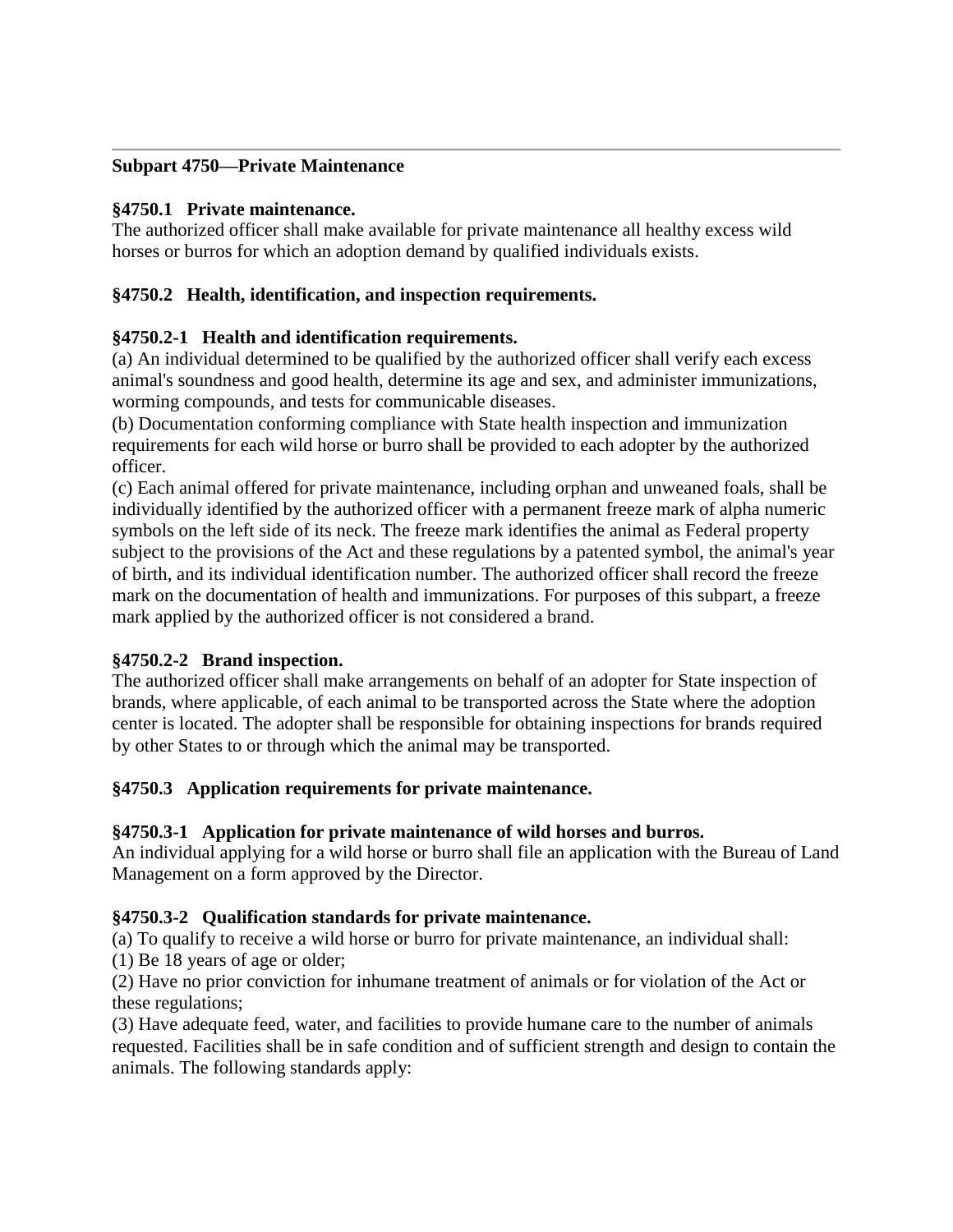(i) A minimum space of 144 square feet shall be provided for each animal maintained, if exercised daily; otherwise, a minimum of 400 square feet shall be provided for each animal; (ii) Until fence broken, adult horses shall be maintained in an enclosure at least 6 feet high; burros in an enclosure at least  $4\frac{1}{2}$  feet high; and horses less than 18 months old in an enclosure at least 5 feet high. Materials shall be protrusion-free and shall not include large-mesh woven or barbed wire;

(iii) Shelter shall be available to mitigate the effects of inclement weather and temperature extremes. The authorized officer may require that the shelter be a structure, which shall be welldrained and adequately ventilated;

(iv) Feed and water shall be adequate to meet the nutritional requirements of the animals, based on their age, physiological condition and level of activity; and

(4) Have obtained no more than 4 wild horses and burros within the preceding 12-month period, unless specifically authorized in writing by the authorized officer.

(b) The authorized officer shall determine an individual's qualifications based upon information provided in the application form required by §4750.3-1 of this subpart and Bureau of Land Management records of any previous private maintenance by the individual under the Act.

## **§4750.3-3 Supporting information and certification for private maintenance of more than 4 wild horses or burros.**

(a) An individual applying to adopt more than 4 wild horses or burros within a 12-month period, or an individual or group of individuals requesting to maintain more than 4 wild horses or burros at a single location shall provide a written report prepared by the authorized officer, or by a local humane official, veterinarian, cooperative extension agent, or similarly qualified person approved by the authorized officer, verifying that the applicant's facilities have been inspected, appear adequate to care for the number of animals requested, and satisfy the requirements contained in §4750.3-2(a).

(1) The report shall include a description of the facilities, including corral sizes, pasture size, and shelter, barn, or stall dimensions, and shall note any discrepancies between the facilities inspected and representations made in the application form.

(2) When an applicant requests 25 or more animals or when 25 or more animals will be maintained at any single location regardless of the number of applicants, the facilities for maintaining the adopted animals shall be inspected by the authorized officer prior to approving the application.

(b) The Bureau of Land Management will not allow the use of a power of attorney or any other instrument or writing authorizing one person to act as an agent for another in the adoption of wild horses and burros.

[51 FR 7414, Mar. 3, 1986, as amended at 55 FR 39152, Sept. 25, 1990; 63 FR 18340, Apr. 15, 1998]

# **§4750.3-4 Approval or disapproval of applications.**

If an application is approved, the authorized officer shall offer the individual an opportunity to select the appropriate number, sex, age and species of animals from those available. If the authorized officer disapproves an application for private maintenance because the applicant lacks adequate facilities or transport, the individual may correct the shortcoming and file a new application.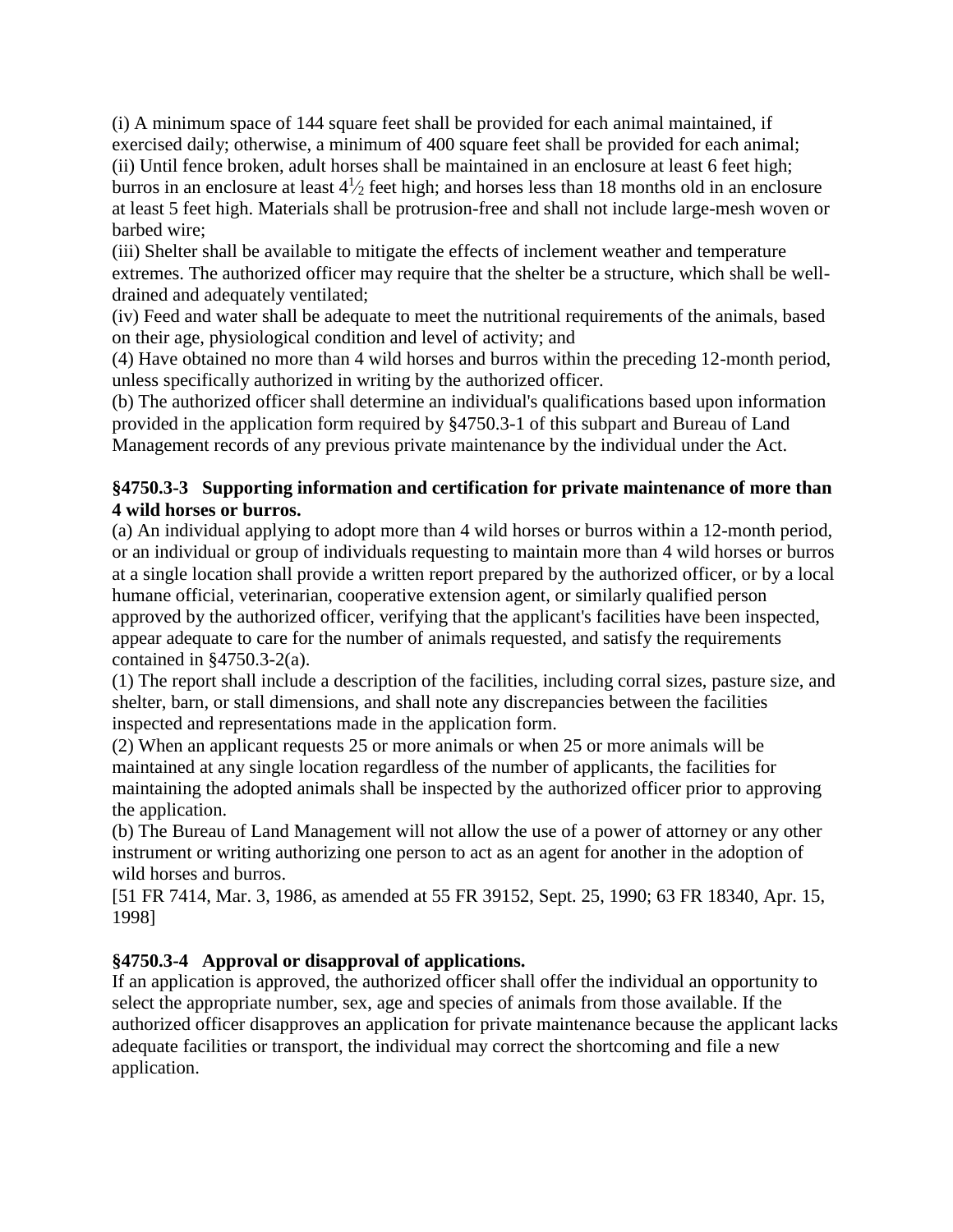# **§4750.4 Private maintenance of wild horses and burros.**

# **§4750.4-1 Private Maintenance and Care Agreement.**

To obtain a wild horse or burro, a qualified applicant shall execute a Private Maintenance and Care Agreement and agree to abide by its terms and conditions, including but not limited to the following:

(a) Title to wild horses and burros covered by the agreement shall remain in the Federal Government for at least 1 year after the Private Maintenance and Care Agreement is executed and until a Certificate of Title is issued by the authorized officer;

(b) Wild horses and burros covered by the agreement shall not be transferred for more than 30 days to another location or to the care of another individual without the prior approval of the authorized officer;

(c) Wild horses and burros covered by the agreement shall be made available for physical inspection within 7 days of receipt of a written request by the authorized officer;

(d) The authorized officer shall be notified within 7 days of discovery of the death, theft or escape of wild horses and burros covered by the agreement;

(e) Adopters are financially responsible for the proper care and treatment of all wild horses and burros covered by the agreement;

(f) Adopters are responsible, as provided by State law, for any personal injury, property damage, or death caused by animals in their care; for pursuing animals that escape or stray; and for costs of recapture.

(g) Adopters shall notify the authorized officer within 30 days of any change in the adopter's address; and

(h) Adopters shall dispose of remains in accordance with applicable sanitation laws.

# **§4750.4-2 Adoption fee.**

(a) Does BLM charge an adoption fee for wild horses and burros?

You must pay an adoption fee for each wild horse or burro you adopt. Usually BLM will charge you a \$125 base fee. BLM will not charge you an adoption fee for orphan foals.

(b) Can BLM increase the adoption fee?

Yes, BLM may increase the adoption fee. BLM may hold competitive adoption events for wild horses or burros. At competitive adoptions, qualified adopters set adoption fees through competitive bidding. For these adoptions, the fee is the highest bid received over the base fee of \$125. Horses or burros remaining at the end of a competitive adoption event will be available for adoption at the established adoption fee.

(c) May BLM reduce or waive the adoption fee?

(1) The BLM Director may reduce or waive the fee when wild horses or burros are un-adoptable at the base adoption fee.

(2) A reduction or waiver of the adoption fee is available only if you are willing to comply with all regulations relating to wild horses and burros.

[62 FR 5339, Feb. 5, 1997]

#### **§4750.4-3 Request to terminate Private Maintenance and Care Agreement.**

An adopter may request to terminate his/her responsibility for an adopted animal by submitting a written relinquishment of the Private Maintenance and Care Agreement for that animal. The authorized officer shall arrange to transfer the animal to another qualified applicant or take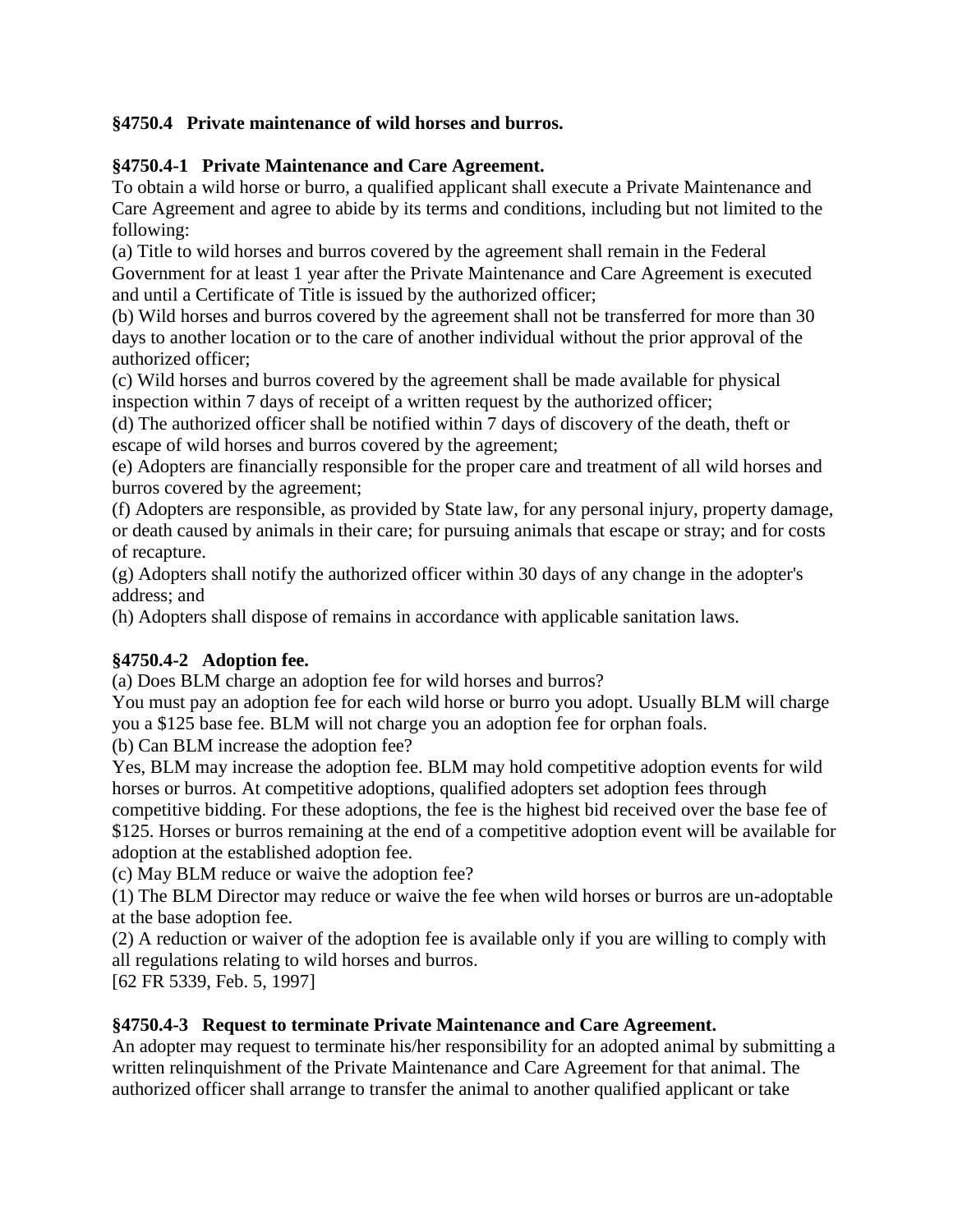possession of the animal at a location specified by the authorized officer within 30 days of receipt of the written request for relinquishment.

#### **§4750.4-4 Replacement animals.**

The authorized officer shall replace an animal, upon request by the adopter, if (a) within 6 months of the execution of the Private Maintenance and Care Agreement the animal dies or is required to be destroyed due to a condition that existed at the time of placement with the adopter; and (b) the adopter provides, within a reasonable time, a statement by a veterinarian certifying that reasonable care and treatment would not have corrected the condition. Transportation of the replacement animal shall be the responsibility of the adopter.

## **§4750.5 Application for title to wild horses and burros.**

(a) The adopter shall apply for title, using a form designated by the Director, upon signing the Private Maintenance and Care Agreement.

(b) The authorized officer shall issue a Certificate of Title after 12 months, if the adopter has complied with the terms and conditions of the agreement and the authorized officer determines, based either on a field inspection or a statement provided by the adopter from a veterinarian, extension agent, local humane official, or other individual acceptable to the authorized officer, that the animal or animals covered by the Agreement have received proper care and humane treatment.

(c) An adopter may not obtain title to more than 4 animals per 12-month period of private maintenance. Effective the date of issuance of the Certificate of Title, Federal ownership of the wild horse or burro ceases and the animal loses its status as a wild horse or burro and is no longer under the protection of the Act or regulations under this title.

#### **Subpart 4760—Compliance**

#### **§4760.1 Compliance with the Private Maintenance and Care Agreement.**

(a) An adopter shall comply with the terms and conditions of the Private Maintenance and Care Agreement and these regulations. The authorized officer may verify compliance by visits to an adopter, physical inspections of the animals, and inspections of the facilities and conditions in which the animals are being maintained. The authorized officer may authorize a cooperative extension agent, local humane official or similarly qualified individual to verify compliance.

(b) The authorized officer shall verify compliance with the terms of the Private Maintenance and Care Agreement when an adopter has received 25 or more animals or when 25 or more animals are maintained at a single location.

(c) The authorized officer shall conduct an investigation when a complaint concerning the care, treatment, or use of a wild horse or burro is received by the Bureau of Land Management.

(d) The authorized officer may require, as a condition for continuation of a Private Maintenance and Care Agreement, that an adopter take specific corrective actions if the authorized officer determines that an animal is not receiving proper care or is being maintained in unsatisfactory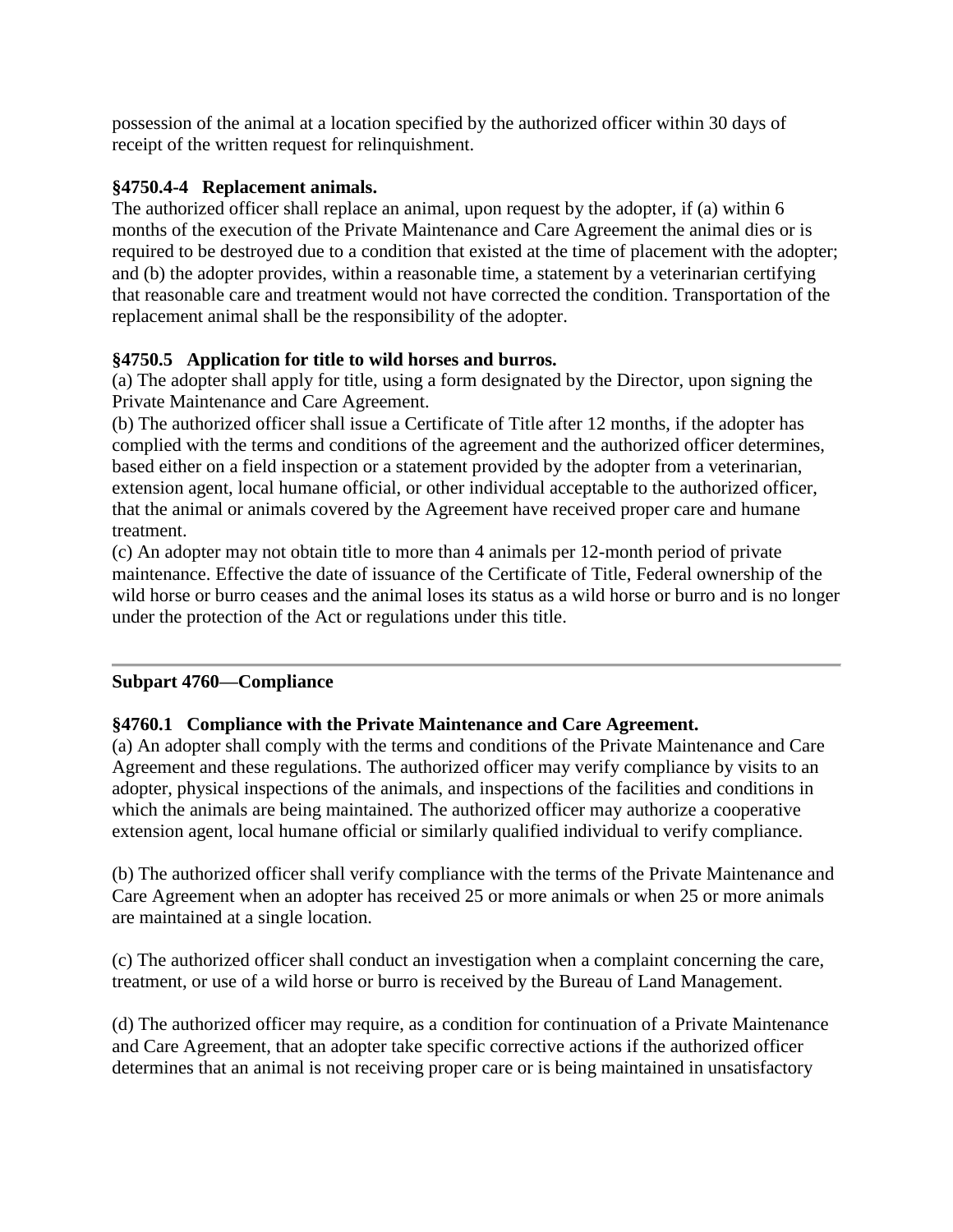conditions. The adopter shall be given reasonable time to complete the required corrective actions.

## **Subpart 4770—Prohibited Acts, Administrative Remedies, and Penalties**

## **§4770.1 Prohibited acts.**

The following acts are prohibited:

(a) Maliciously or negligently injuring or harassing a wild horse or burro;

(b) Removing or attempting to remove a wild horse or burro from the public lands without authorization from the authorized officer;

(c) Destroying a wild horse or burro without authorization from the authorized officer except as an act of mercy;

- (d) Selling or attempting to sell, directly or indirectly, a wild horse or burro or its remains;
- (e) Commercially exploiting a wild horse or burro;
- (f) Treating a wild horse or burro inhumanely;
- (g) Violating a term or condition of the Private Maintenance and Care Agreement;
- (h) Branding a wild horse or burro;
- (i) Removing or altering a freeze mark on a wild horse or burro;

(j) Violating an order, term, or condition established by the authorized officer under this part.

# **§4770.2 Civil penalties.**

(a) A permittee or lessee who has been convicted of any of the prohibited acts found in §4770.1 of this title may be subject to suspension or cancellation of the permit or lease.

(b) An adopter's failure to comply with the terms and conditions of the Private Maintenance and Care Agreement may result in the cancellation of the agreement, repossession of wild horses and burros included in the agreement and disapproval of requests by the adopted for additional excess wild horses and burros.

#### **§4770.3 Administrative remedies.**

(a) Any person who is adversely affected by a decision of the authorized officer in the administration of these regulations may file an appeal. Appeals and petitions for stay of a decision of the authorized officer must be filed within 30 days of receipt of the decision in accordance with 43 CFR part 4.

(b) Notwithstanding the provisions of paragraph (a) of §4.21 of this title, the authorized officer may provide that decisions to cancel a Private Maintenance and Care Agreement shall be effective upon issuance or on a date established in the decision so as to allow repossession of wild horses or burros from adopters to protect the animals' welfare.

(c) Notwithstanding the provisions of paragraph (a) of §4.21 of this title, the authorized officer may provide that decisions to remove wild horses or burros from public or private lands in situations where removal is required by applicable law or is necessary to preserve or maintain a thriving ecological balance and multiple use relationship shall be effective upon issuance or on a date established in the decision.

[59 FR 7643, Feb. 16, 1994]

#### **§4770.4 Arrest.**